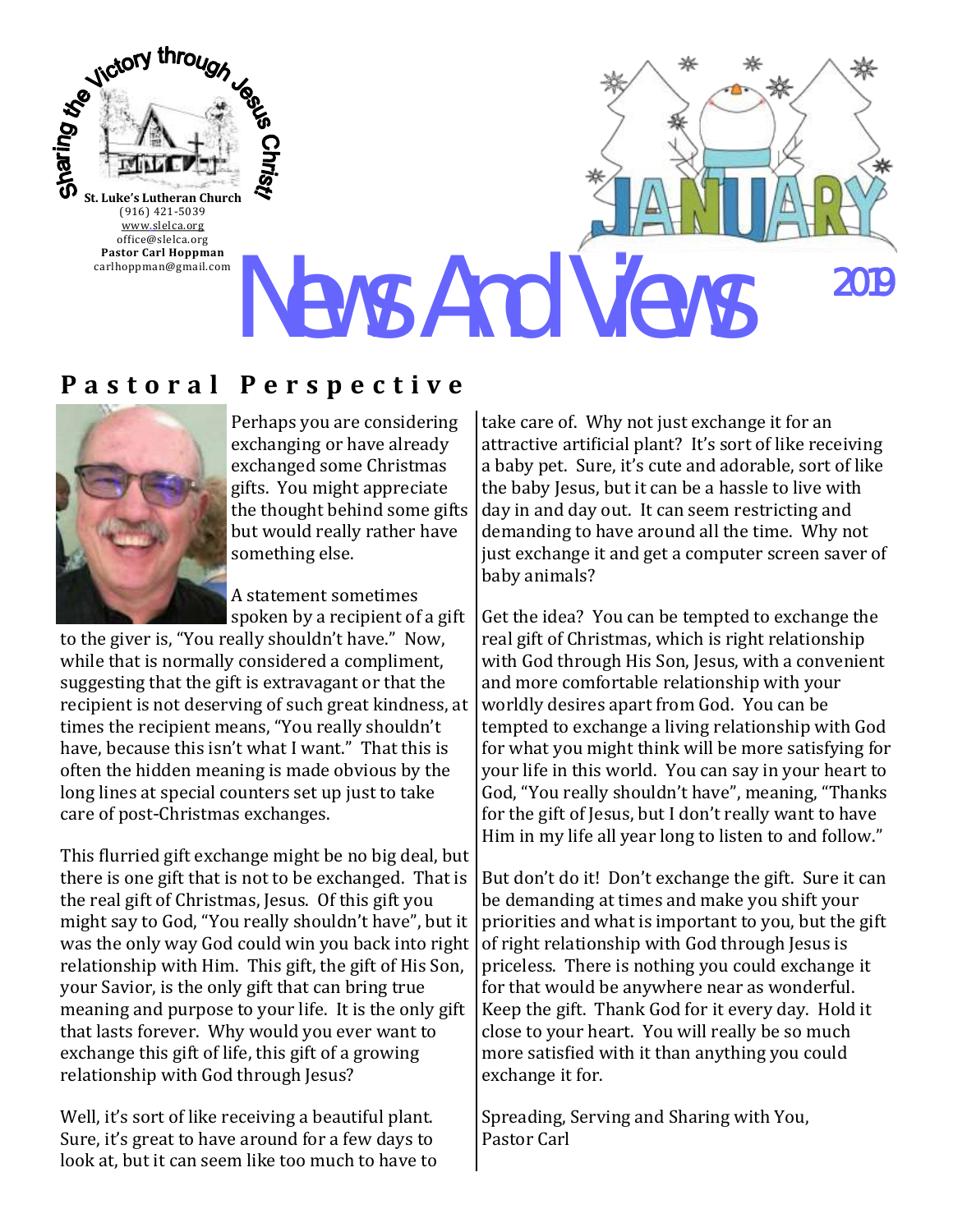

## **EPIPHANY BREAKFAST AND SERVICE SUNDAY, JANUARY 6, 2019 AT 9:15 A.M.**

Please join us in Schultz Hall for our Epiphany Breakfast. The Evangelism Board will provide Breakfast Casseroles, Coffee and Juice. Those coming are encouraged to bring fruit, muffins, coffee cake or nut breads to share as well as Nativity Sets to display on the tables. Please sign up on the Opportunity Table so we will be sure to have enough food and seating for everyone.

Worship for all will be held in Schultz Hall at 10:30 a.m. that day. There will be no 8:15 a.m. service.



### **CHAIRPERSON NEEDED FOR GREETERS:**

Every Sunday Morning we have two Greeters in the Narthex. We need someone **eeters** to coordinate the

Greeters. We have a sign up

sheet on the Opportunity Table and usually we have enough greeters sign up, in case we do not, a few phone calls are needed. If you are interested, please contact me.

Thank you, Carole Vance - (916) 421-9172



As the Evangelism Board reflects on this past year our main concern remained Congregational Care and we would like to thank each and every one who volunteered to help us, in any way, to support our effort. We can't do it without help and encourage others to sign up to be Greeters, hand out the Visitor Gift and Serve Refreshments, all of which are a vital part of our effort to care for our worshipers.

However; there are a number of people that continue to go, above and beyond to serve our Congregation in a loving and caring way and are so greatly appreciated.

Each and every Sunday, when they are available, - Ron Webb makes coffee and sets up for refreshments and anything else that is needed, Ron and Cheryl Franklin prepare for 1st service worship and then before they leave, sets up for 2nd service, Dorothy Haney who greets everyone as they enter the Narthex, takes care of name tags, encourages worshipers to sign-up at the table for various opportunities and answering many questions!

And then there is Al and Peggy Moser, both of whom can consider St. Luke's their second home, always there caring for it, in so many ways, just as they do their own home. It is easy for all of us to call one of them, and say, "since you are right around the corner do you mind running over to the church for whatever the request might be" and they are always there for us. We thank Al for years of support for replenishing supplies in the bathrooms and so very much more!

We encourage anyone who would like to nominate someone for special recognition, to please contact Carole Vance, Evangelism Chairman, or Pastor Carl.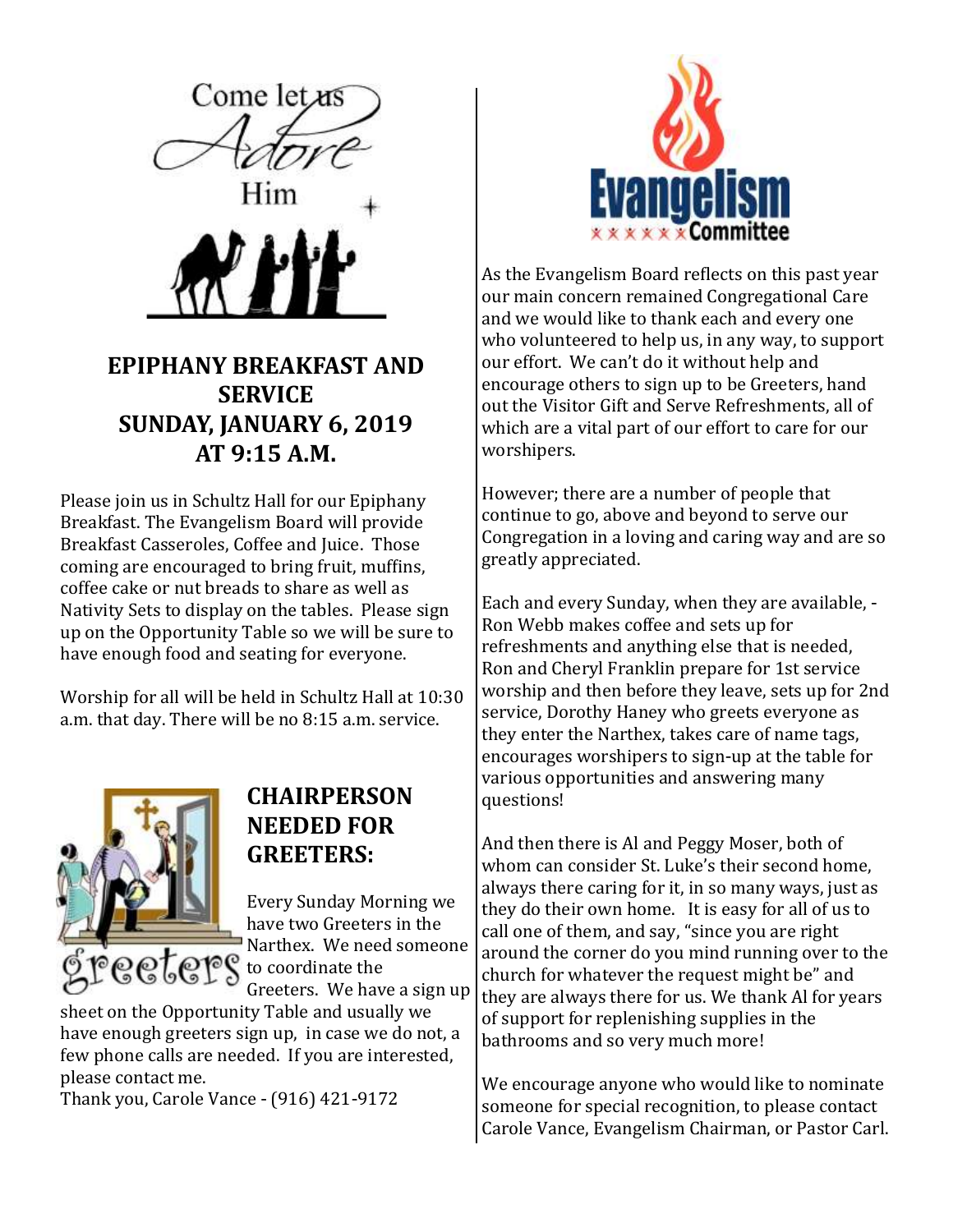

## **READ THROUGH THE BIBLE WITH PASTOR CARL**

I'd love to have you join me in reading through the Bible in the New Year! We will be starting with Ezekiel in January and going through the Gospel of Luke by Easter. Discussion groups meet on Sundays in the Sanctuary Study Room at 9:15 a.m. and Tuesdays in the Church Office at 10:15 a.m. Daily Bible Reading Guides are available in the church entryway or I am happy to send you one. The readings will start a bit later than originally planned because of the Epiphany Breakfast. The daily readings will begin on Wednesday, January 9. Discussion groups will start on Sunday, January 13 and Tuesday, January 15.—Pastor Carl



The Annual W-ELCA Christmas Gathering occurred on December 8th, with many folks coming out to

Thanks go out to the W-ELCA Christmas Gathering Team (Connie Reule, Triss Hoppman and Marlene Kiser) for making the meal, the great ladies who help with providing the table decorating this year (everything looked very festive!), and a great thanks to those who helped with doing the clean up after the meeting.

Our mission support collection for this holiday season was for 7 families this year. This was an amazing undertaking by the church. We collected clothes, pajamas, shoes, gift cards, and toys for 5 families from Charles Mack and 2 families from Ellen Feickert Elementary. Many thanks to everyone who provided these special gifts and who also stayed after church on December 23, to help wrap all the gifts. A special thank you to Peggy Moser for contacting the school and families, and those who helped to be sure that the presents were delivered to all families in time for Christmas!

Please mark your calendars for the start of 2019 with our first meeting on January 12, 2019. Mission Support will be for Union Gospel Mission: Adult scarves, hats, gloves, socks & underwear. New/ gently used towels and blankets. Lunch will be a potluck.

Yours in Christ, Marlene Kiser, WELCA President

celebrate together. A short business meeting took place before the fun began with the election of the offices for the coming year, Marlene Kiser was re-elected for President, Judy Saxby was elected as Vice-President, Triss Hoppman was re-elected as Treasure, and Gabby Cox was elected as Secretary. Fun than began with games being provided by Katie Iniguez, Karen Linfor and Pastor Carol lead our Christmas Carol singing, and the gift exchange took place. It was great seeing everyone have a fun time.

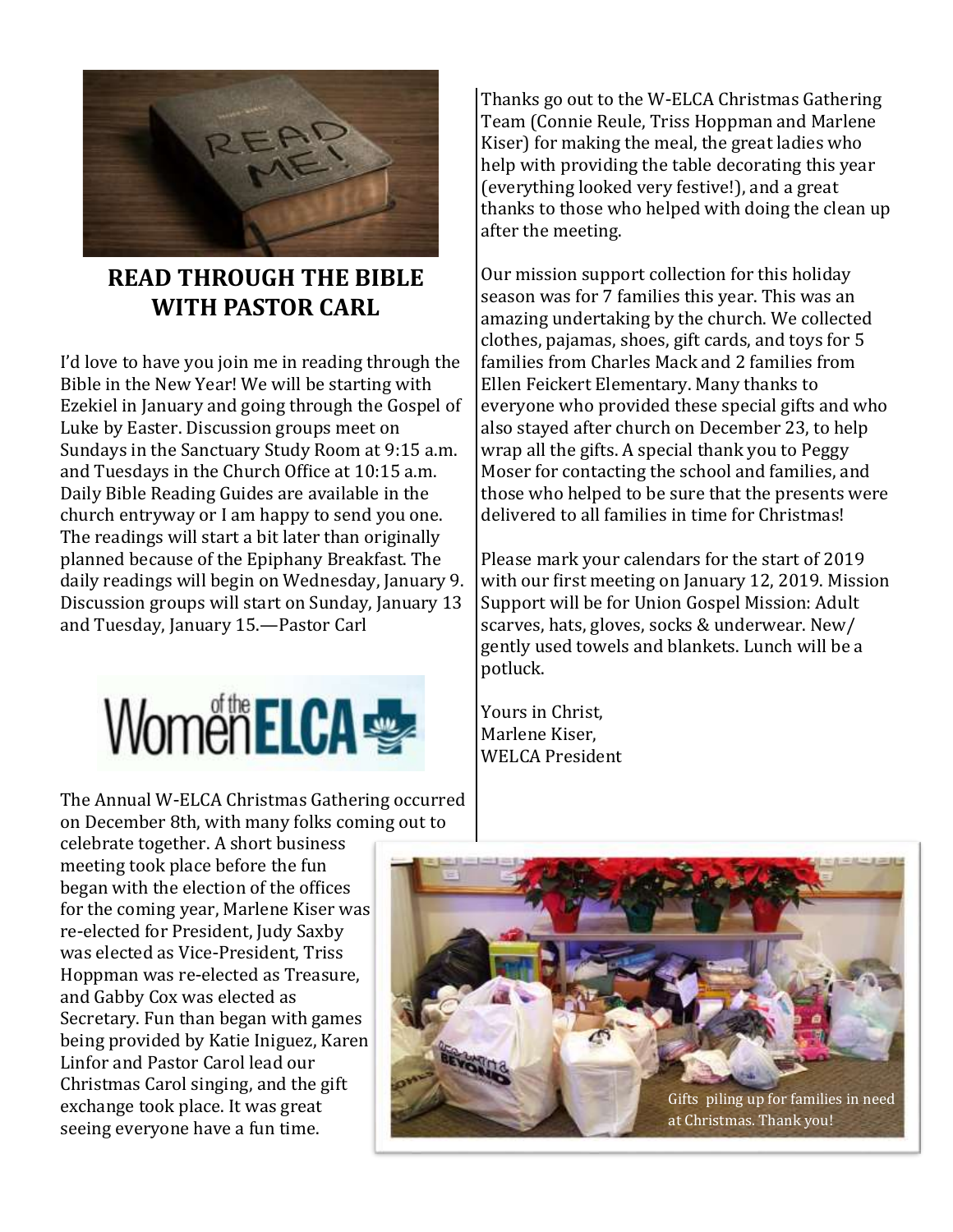# W-ELCA's CHRISTMAS LUNCH









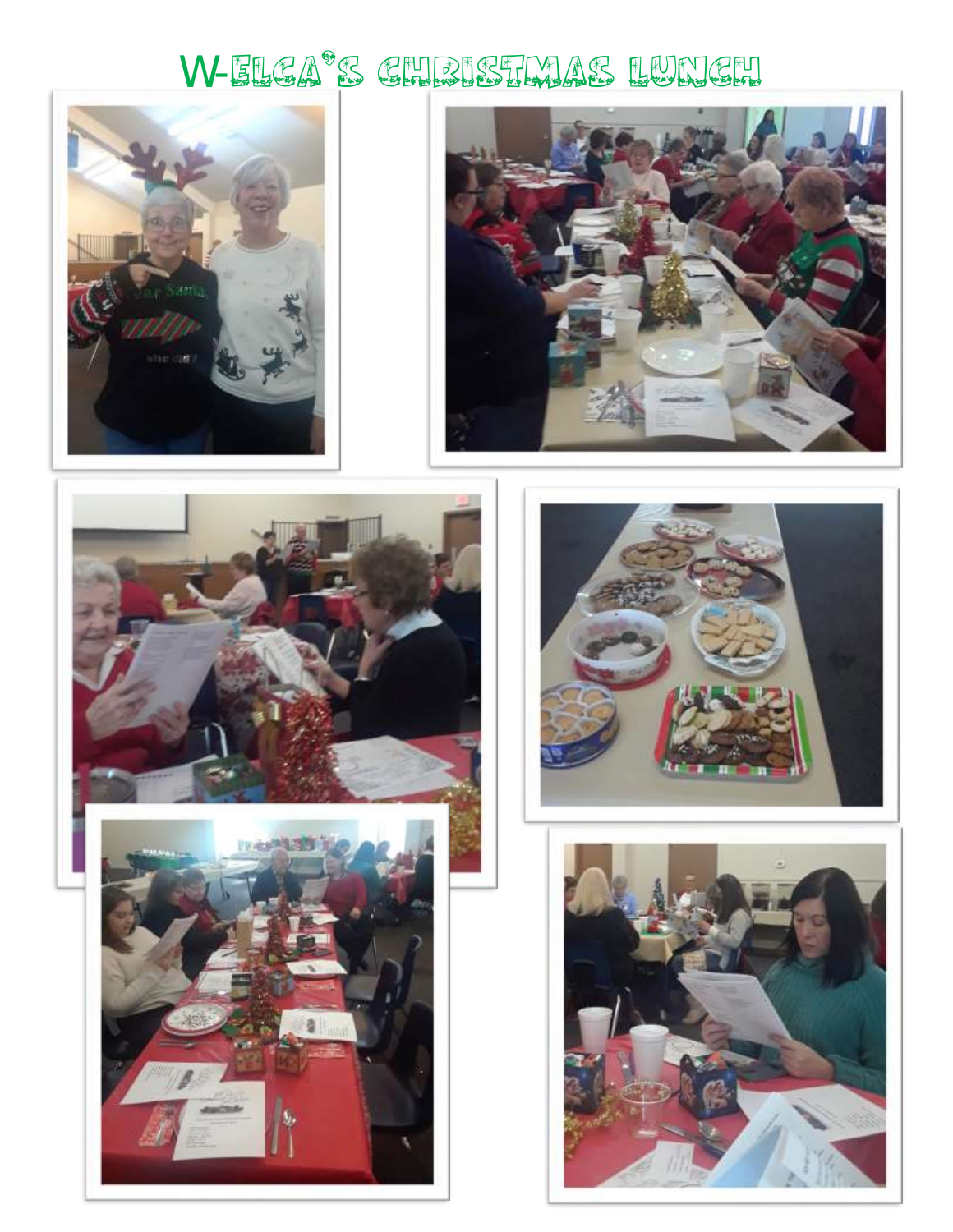

# **CRAB FEED MARCH 2, 2019**

#### **TICKETS ARE AVAILABLE NOW!**

Contact Holly Hoppman or call our church office for tickets! Ticket prices are staying the same at \$45 for adults and \$15 for youth. We will also have special childcare tickets for kids that just want to play (please contact Holly for details).

This year's theme is MARDI GRAS!! So, grab your beads and swing on by! If you are interested in helping with the Crab Feed this year, please let Holly know! We'd love to have you join us for our next planning meeting, Sunday, January 13th.



Greetings All,

This past year our facilities have been very popular! We are the home of many groups like the Sacramento Youth Band, NA groups, Visions School, Girl Scouts and many more. This year we

participated in both Elections and our Multipurpose Room was used the full 11 days each time.

My goal for the upcoming new year is to keep a better inventory and facilities calendar. With that said, I would like your help! If you are planning on hosting anything personal in our facilities please contact the office and fill out a facilities use form.

Thank you!!

Rochelle Jaeger Office Administration



Kathryn Felgenhauer January 02 Darnell Osako January 02 Esther Battyany January 03 Craig Eckels January 03 Jacob Kiser January 03 Nick Moser **Nick Moser** 1980 **January 05** Pat Hamilton January 06 Merle Zbrog January 07 Lauren Orcutt January 08 Karen Linfor **International Communist Communist Communist Communist Communist Communist Communist Communist Co** Lil' Deanna Dockter January 13 Walter Arndt January 16 Kayla King **Internal Communist Communist Communist Communist Communist Communist Communist Communist Communist Communist Communist Communist Communist Communist Communist Communist Communist Communist Communist Communist C** Dennis Fischer **January 19** Stella Loveless January 24 George Dorr January 26 Jarrod Rowland January 27 Amy Franklin January 29 Bernie Johansen January 30 Kirsten Ireton January 31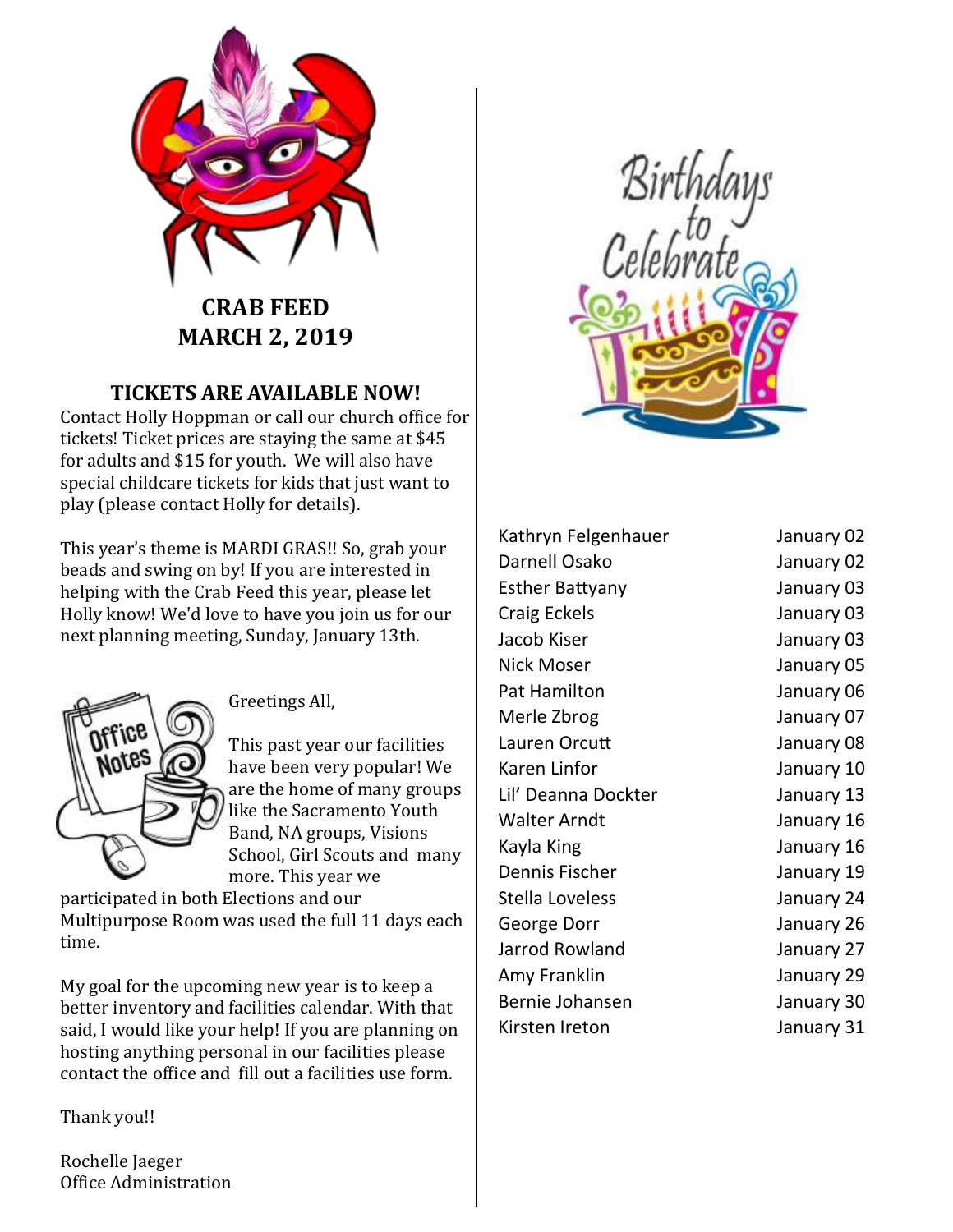

| Jan 6  | <b>Shirley Prouty</b><br>In memory of my parents,<br>Jack & Emma Tate |  |  |
|--------|-----------------------------------------------------------------------|--|--|
|        | <b>Shirley Prouty</b><br>In memory of Robert Prouty                   |  |  |
| Jan 13 | <b>Karen Linfor</b><br>Happy 75th Birthday!                           |  |  |
| Jan 20 | Needed                                                                |  |  |
| Jan 27 | <b>Karen Linfor</b><br>In loving memory of Tracy Light                |  |  |

# **Financial Secretary Report**

#### **November 2018**

#### **Comments:**

- November was a four-Sunday month.
- The contributions in November were lackluster. The contributions slightly surpassed last year's contributions but fell short of the monthly budget.
- The good news is that the contributions during the preceding two months were excellent and the next month is December, which is always excellent.
- When making a special contribution, please clearly mark in large, bold letters what the contribution is for. Thank you.
- Please use numbered envelopes, when feasible. Thank you.
- If you need numbered envelopes, either see me or drop a note in the offering.
- When using pew envelopes, please write legibly. Thanks.
- If you have any questions or suggestions, please do not hesitate to contact me.

Jack Fenske St. Luke's Financial Secretary 916-714-3626 [LRFenske@comcast.net](mailto:LRFenske@comcast.net)

| <b>General Fund (Only) Contributions</b> |                   |             |                     |  |  |
|------------------------------------------|-------------------|-------------|---------------------|--|--|
| Data                                     | <b>This Month</b> |             | <b>Year to Date</b> |  |  |
| Total<br><b>Contributions</b>            | \$14,788          | \$187,874   |                     |  |  |
| <b>Compared to</b>                       | $-$ \$2,435       | $-$ \$4,620 |                     |  |  |
| <b>Budget</b>                            | $-14.1%$          |             | $-2.4%$             |  |  |
| <b>Compared to</b>                       | \$101             | $-$ \$4,384 |                     |  |  |
| 2017                                     | 0.7%              |             | $-2.3%$             |  |  |
| <b>No. of Contributors</b>               |                   |             |                     |  |  |
| 2018<br>(Current Year)                   | 78                | 84          | avg.                |  |  |
| 2017<br>(Last Year)                      | 80                | 88          | avg.                |  |  |
| <b>Other Special Gifts</b>               |                   |             |                     |  |  |
| <b>Sunday School</b>                     | \$31              |             |                     |  |  |
| Flowers                                  |                   | \$200       |                     |  |  |
| Special Gifts<br>(Pastoral Assistance)   | \$50              |             |                     |  |  |
| Poinsettias                              |                   | \$40        |                     |  |  |

*Note: Plus values are good; minus values are not.*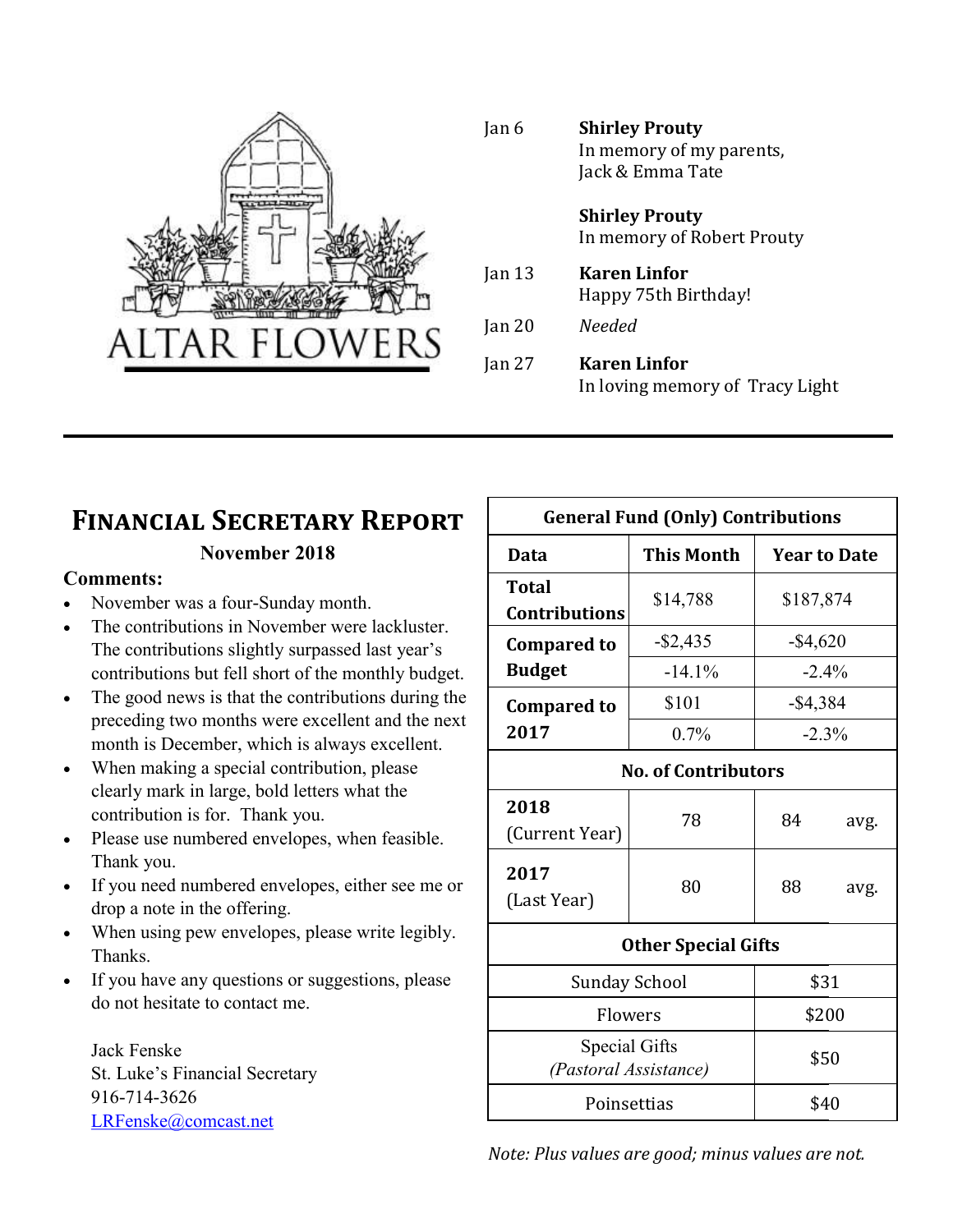# **Worship Assistants**

|              | <b>Altar Care</b>               |           | <b>Head Ushers</b>                             |
|--------------|---------------------------------|-----------|------------------------------------------------|
| (8:15 a.m.)  | Cheryl Franklin                 | 8:15 a.m. | Ron Franklin                                   |
| (10:30 a.m.) |                                 |           | 10:30 a.m. Craig Eckels                        |
| Jan 6        | Needed                          |           | <b>Readers</b> (8:15 a.m.; 10:30 a.m.)         |
| Jan $13$     | Needed                          | Jan 6     | Phil Petersen; Judy Saxby                      |
| Jan $20$     | Needed                          | Jan $13$  | Ron Webb; Jan Tanaka                           |
| Jan 27       | Needed                          | Jan 20    | Christiana Wilson; Laura Tice                  |
|              |                                 | Jan $27$  | Sarah Madison; Alison Thomas                   |
|              | <b>Communion Servers</b>        |           |                                                |
| Jan 6        | Kirsten Ireton, Marlene Kiser,  |           | <b>Refreshments</b>                            |
|              | Karen Linfor                    | Jan 6     | <b>Epiphany Breakfast</b>                      |
| Jan 20       | Shirley Prouty, Connie Reule,   | Jan $13$  | <b>Mark &amp; Alison Thomas</b>                |
|              | <b>Faith Thomas</b>             | Jan $20$  | Paul Maki and Chona Sison                      |
|              |                                 | Jan $27$  | Kelly Boyer and Lois Sherrets                  |
|              | <b>Counters</b>                 |           |                                                |
| Jan 6        | Nancy Minning, Connie Reule     |           | <b>Visitors' Gifts</b>                         |
| Jan $13$     | John Orcutt, Triss Hoppman      | Jan $6$   | Gabby Cox                                      |
| Jan $20$     | Betty Englund, Barbara Manlapig | Jan $13$  | Carole Vance                                   |
| Jan $27$     | Holly Hoppman, Marlene Kiser    | Jan 20    | Lois Sherrets                                  |
|              |                                 | Jan $27$  | Gail Weber                                     |
|              | <b>Greeters</b>                 |           |                                                |
| Jan 6        | Needed                          |           | <b>Acolytes</b>                                |
| Jan $13$     | Needed                          | Jan 6     | Darnell Osako, LaRayna Osako-Cain              |
| Jan 20       | Needed                          | Jan $13$  | Noella Sondrini, Anthony Basquez               |
| Jan $27$     | Needed                          | Jan 20    | Claire Kerian, Elizabeth Wilson                |
|              |                                 | Jan $27$  | Lucy Orcutt, Kimiya Ricciardi                  |
|              | <b>Prayer Leaders</b>           |           |                                                |
| Jan 6        | Ralph Zbrog                     |           | <b>Welcome Leaders</b>                         |
| Jan $13$     | <b>Tracy Etchison</b>           | Jan 6     | Pat Webb                                       |
| Jan $20$     | <b>Mary Frances Harris</b>      | Jan $13$  | Gail Weber                                     |
| Jan $27$     | <b>Holly Hoppman</b>            | Jan $20$  | Al Moser                                       |
|              |                                 | Jan $27$  | <b>Chet Madison</b>                            |
|              | <b>Psalm Leaders</b>            |           |                                                |
| Jan 6        | Sierra Etchison                 |           | <b>Sunday School Teachers</b>                  |
| Jan 13       | Aiyana Tice                     | Jan 6     | Lauren Orcutt, Christina Hisamoto, Peggy Moser |
| Jan $20$     | Lucy Orcutt                     | Jan 13    | Laura Tice, Samantha Basquez, Peggy Moser      |
| Jan $27$     | Amber Mansfield                 | Jan $20$  | Alison Thomas, Lajuan Andrews, Peggy Moser     |
|              |                                 | Jan 27    | Samantha Basquez, Laura Tice, Peggy Moser      |